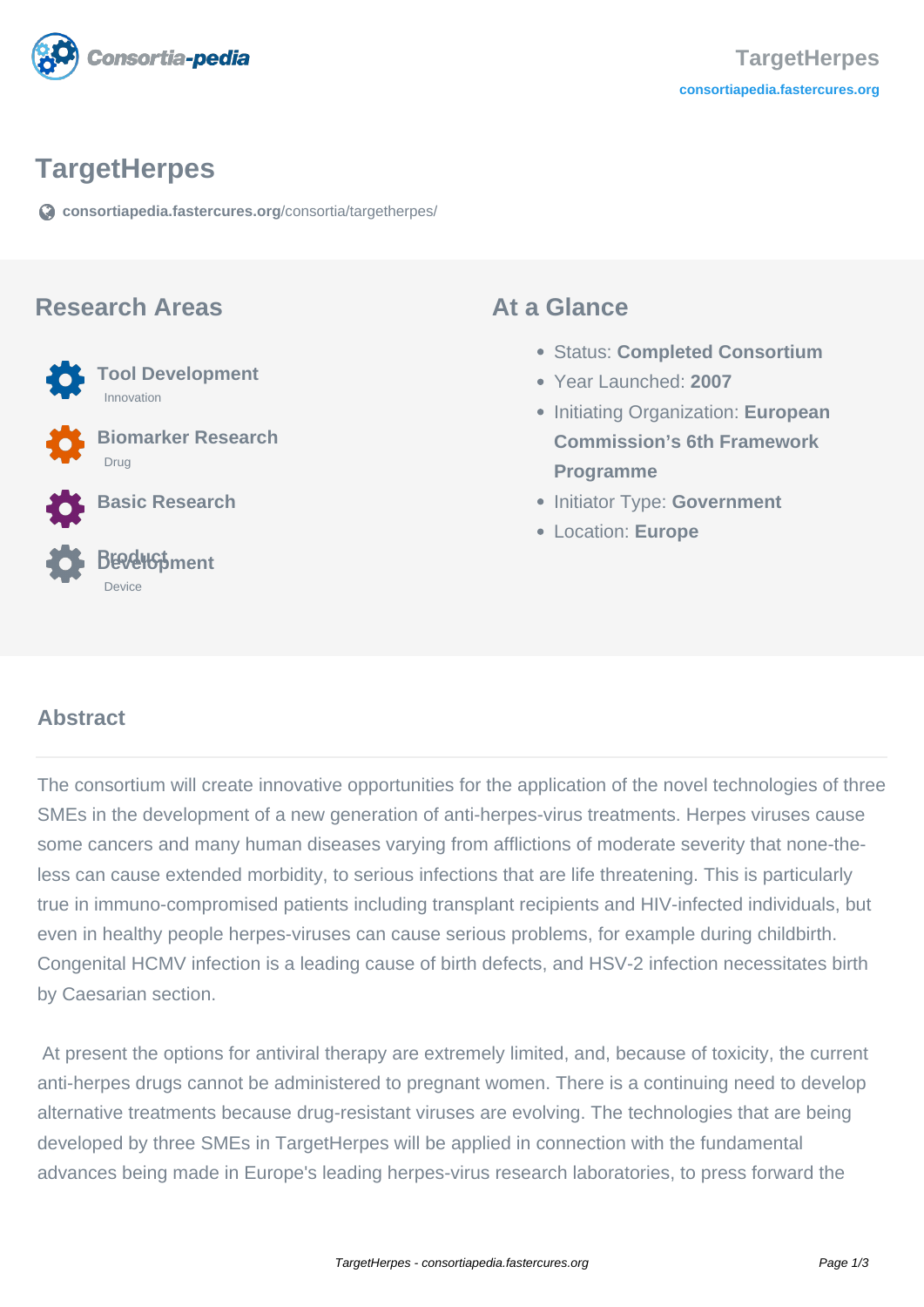

search for novel, effective treatments that can be used against a broad spectrum of herpes-virus diseases.

## **Mission**

The project will target different herpes-viruses at different stages of their infections in order to inhibit virus; entry, evasion of host defenses, persistence in infected individuals, reactivation from latency. These objectives will be achieved by improving and using the reagents and methodologies of the SMEs, thus providing opportunities in product development and marketing, and a foundation for the SMEs in the commercial development of successful treatments and methodologies. In addition to these major benefits for the SMEs, TargetHerpes expects to make significant contributions to the LifeSciHealth goals of FP6 in combating major human diseases.

## **Structure & Governance**

The program is coordinated by the Universita Di Bologna in Bologna, Italy

# **Financing**

Funded under the European Commission's 6th Framework Programme.

## **Links/Social Media Feed**

Homepage http://cordis.europa.eu/project/rcn/84993\_en.html

# **Points of Contact**